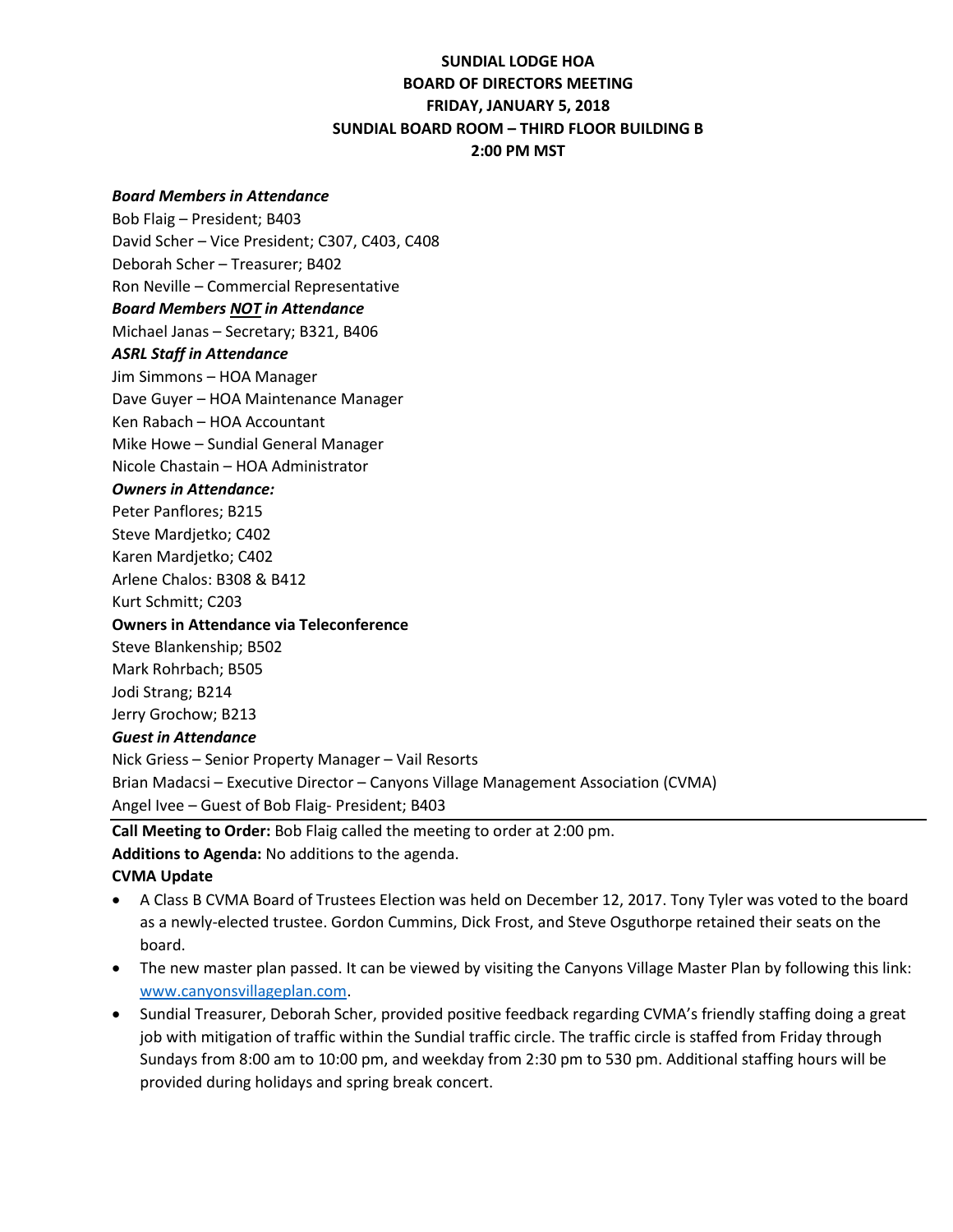- The CVMA hired a new Director of Marketing and Events. Dave March has been hired to increase Canyons Village's exposure and continue to grow attraction to the village year-round.
- When the resort closes, improvements to the forum will begin which include: leveling and drainage, expansion of the Umbrella bar. The improvements are interim improvements with the ultimate improvements of the forum four to five years out. A committee will be formed that is dedicated to forum improvements.
- The Canyons Village circulator transportation was discontinued in 2011 due to lack of use and funds. The CVMA is collecting data this year to determine the best way to bring transportation back to the village.
- Offsite parking is being investigated with the county for a 20-year plan.
- An employee housing agreement has been reached with 1107 pillows. Construction will begin late 2018/early 209 and the first 50% will be open by the fall of 2020.
- The SPA is currently 25% developed.

**Approve September 2017 Board Meeting Minutes:** David Scher motioned to approve the minutes as presented; Deborah Scher seconded the motion. The motion carried 4-0.

# **HOA Overview Update – Jim Simmons**

- Jim Simmons welcomed Dave Guyer as Sundial's new director of maintenance. Ron Brenner, who has been with ASRL since 2012, is still in town and is a good resource for the association.
- Half of the jets are not working in the lower hot tub. The leak in the line has not been identified and the fix will take place in the spring.
- Flat roof repairs and membrane replacement up the wall near unit C402 is budgeted for this year.
- The unit owner of B505 expressed concerns regarding the rusting of the columns near his unit. Jim has pictures of the rusting and will follow up with Dave to hire a structural engineer who will determine the scope of work to determine if the project will be completed in-house or put out for bid. An engineer's report will be presented at the next meeting and a start date of May 1 is anticipated.

### **Maintenance Updates – Jim Simmons and Dave Guyer**

*Hot Water Concerns:* Hot water issues have been reported during full capacity. Ron monitored the boiler system and it's running well; a few check valves need to be replaced. Most of the calls were coming from the far end of the B Building above the commercial public bathrooms. There was some new plumbing installed in the commercial units without check valves. Dave Guyer will work with Vail maintenance to address this.

*Security Camera Systems:* A proposal is coming in for roundabout and garage ramp cameras to identify license plate numbers and vehicles in the event of a security issue.

### *17/18 Reserve Study Projects*

- C Building membrane and flat roof repairs, specifically near unit C403
- $\bullet$  3<sup>rd</sup> floor deck resurfacing; there are cracks and buckling.
	- o Proposals are being reviewed and they will be shared with the board once available
- Chiller Update: KHI, Train, and US AC/Johnson Controls are bidding on the replacement of the chiller
- Ground Pool: The pool heaters are 14 years old; they typically last just under 10 years. They are regularly being repaired and need to be replaced. Additionally, the pumps and electrical system need to be replaced in the pool-house due to corrosion.
- Projects on the Horizon
	- o \$70,000 bid to scrape rust and paint on units facing the forum

*Electrical Survey and Repairs*: The group initially hired did an unsatisfactory job; the association disputed their work and didn't pay for the work. Envision Engineering, a different company, is completing a report and study where electrical systems did not meet code. It is believed that the needed work is still on budget with the original report and fund allocation. Some projects were found to be not necessary. A new item found is that the transformer housing settling due to water. Some additional items include the pool-house corrosion and bonding issues. *Deadbolts on Vestibule Doors:* Dave will look into plates to place of deadbolts on vestibule doors so that the deadbolts can be removed.